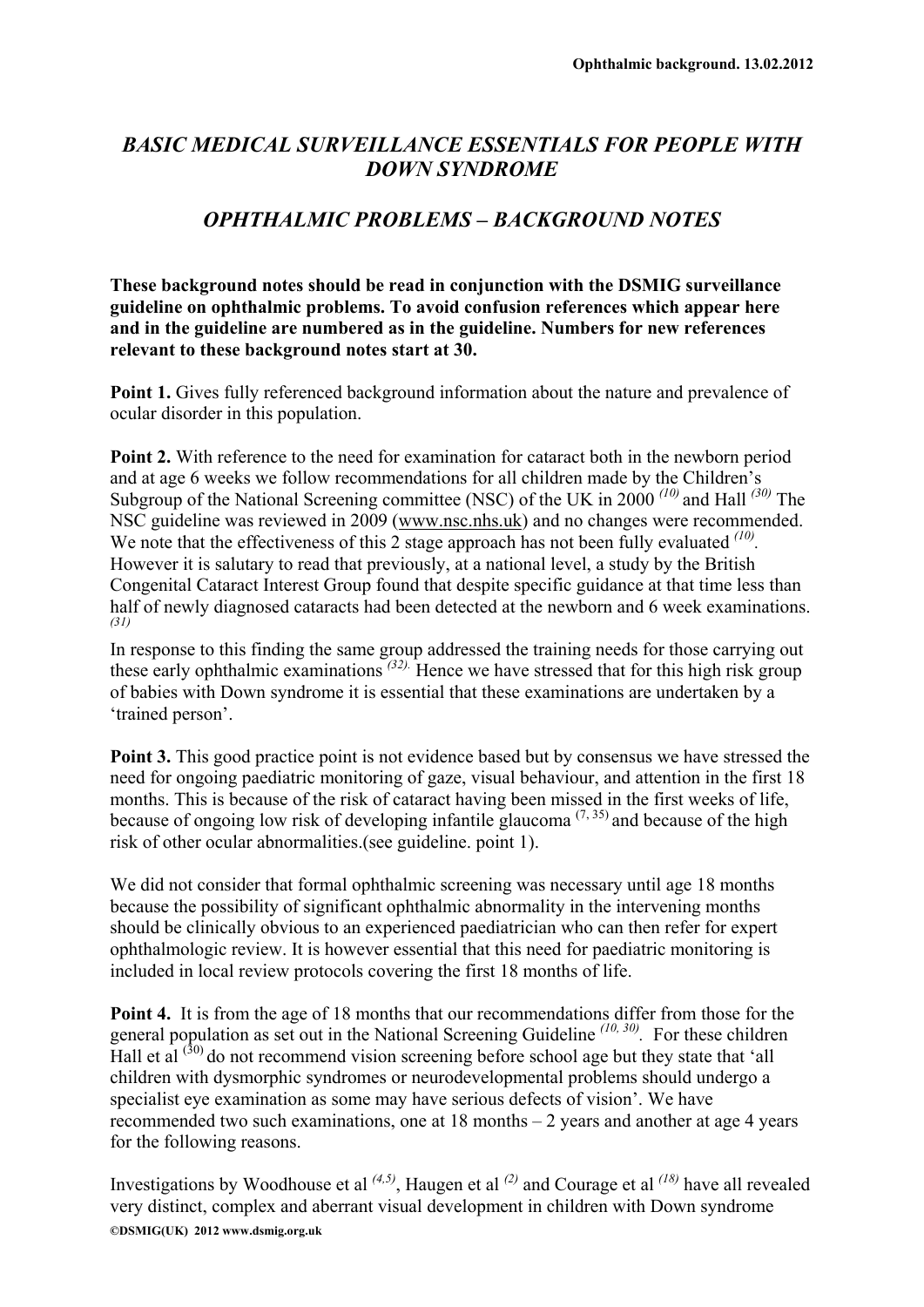from the early months of life until school age. Furthermore Roizen et al<sup>37</sup> in a comparison study demonstrated that whilst a developmental paediatrician found abnormalities of vision in 40% of a group of children with Down syndrome a paediatric ophthalmologist identified a further 21% with problems, thus supporting a need for specialist examination.

In typically developing children, distribution of refraction is wide at birth and narrows over the first few years of life so that by school age very few children have a significant refractive error; this is the process of emmetropisation. However development in this respect is different for children with Down syndrome. For these children, although the distribution of refraction in early infancy is similar to that in typically developing children, longitudinal studies of refraction have shown that the distribution widens over time, rather than narrows, and that failure of emmetropisation is common. Data from Woodhouse and colleagues *(3)* shows that only 25% of those who had significant refractive errors in infancy showed emmetropisation and 20% who had no significant refractive errors went on to develop refractive errors. In addition however research findings also show that the majority of children with Down syndrome have below normal acuity even in the absence of ocular anomalies and with refractive errors fully corrected *(18, 19)*.

Both Woodhouse and colleagues *(4. 5)* and Haugen et al *(2)*, using dynamic retinoscopy, have demonstrated poor accommodation in many of these young children. They tend to underaccommodate and this results in blurred near vision which undoubtedly contributes to the below normal acuity. Courage *(18)* and others also speculate that neurodevelopmental problems may play a part.

All of these findings ( *2,3,4,5,13, 18)* indicate an incontrovertible need for frequent ocular appraisal in the early years. Because problems with near vision are exacerbated by poor accommodation, we have stressed the need to check distance and near functioning at every review, whenever this is developmentally possible, (see guideline point 7) and at all ages to consider a prescription for near correction or bifocals. Practitioners should have a high index of clinical suspicion and note peering or other unusual visual behaviour especially in young children who are unable to co-operate fully.

We have been criticized for citing unpublished data <sup>(11, 12)</sup> as the basis for our statement that one third of children will have ocular/visual defects by age 18 months to 2 years. This information is enmeshed in Woodhouse's papers *(1)* giving data on prevalence of refractive errors, strabismus and nystagmus, but has not been published as such. Unfortunately Crofts' data on children attending a specialist Down syndrome clinic in Oxford though collated and presented at meetings has never been put forward for publication.

It has however been suggested to us that even if at least a third of children have significant visual or ocular disorder by age 18 months to 2 years there is no evidence that benefit necessarily results from correcting refractive and/or accommodative errors at this early age. Some argue that screening is better delayed until nearer the time that the child will go to school.

A difficulty with this approach is that between age 2 and 3 years children increasingly need to use their near vision for activities both at home and in nursery or playschool environments. Uncorrected hypermetropia will confer additional disadvantage for a child already struggling with learning difficulties. Defective accommodation will also contribute to blurred near vision. Early identification and consideration of full correction of hypermetropia with spectacles or bifocal lenses should reduce the burden of disadvantage. Even those without a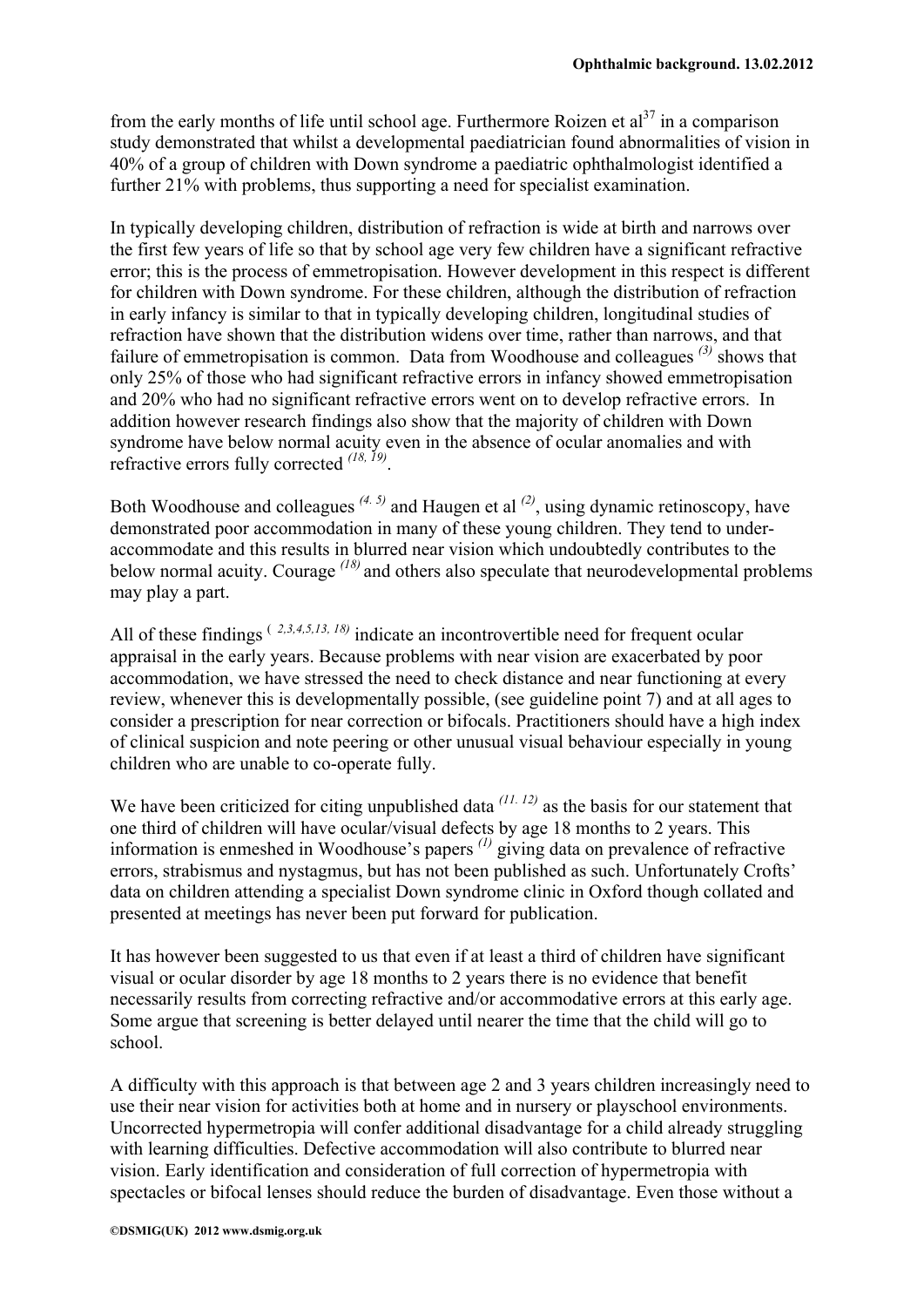refractive error in infancy should be re-examined again age 4 as this could develop. This approach has been implemented in some centres following publication of DSMIG Guideline, and is effective and practical *(33)* 

**Point 5**. The evidence for ongoing failed emmetropisation (see above) and robust evidence that 50% of those with Down syndrome have refractive errors by age 4 years *(1)* underlies our recommendation that further full ocular review is essential at age 4 even for those without refractive error at age 2.

**Points 6, 7 and 8.** The guideline hereafter is mainly straightforward and includes many 'good practice' points. Many hospital clinics are now prescribing bifocals as the evidence for their benefit mounts, including improvement in visual perceptual skills and literacy  $(17, 36)$ . There is no doubt that they are effective at improving focus at near  $(17, 38)$  and many children choose to wear them all the time. Furthermore extrapolating from the experiences of older presbyopes who experience great subjective relief when increasing hypermetropia and poor accommodation are corrected by spectacles, it is reasonable to expect that young children with Down syndrome will benefit likewise. It is interesting to note that evidence is emerging which suggests that some children who wear bifocal lenses 'learn' to accommodate and are subsequently able to give them up <sup>(38)</sup> Hence our consensus view is that the provision of bifocal glasses is good practice.

**Point 9.** We have pointed out that nasolacrimal duct obstruction occurs commonly in young children with Down syndrome *(20, 22)*. Stephens et al *(34)* found that although this may take longer to resolve than in typically developing children spontaneous resolution commonly occurs by age 2 years and the majority resolve by 3 years. However specialist referral may be necessary in persistent or troublesome cases.

## **References for guideline**

- 1. *Woodhouse JM, Pakeman VH, Cregg M, Saunders KJ, Parker M, Fraser WI, Sastry P, Lobo S.* (1997). Refractive errors in young children with Down syndrome. Optometry & Vision Science **74** 844-851
- 2. *Haugen OH, Hovding G.* (2001). Strabismus and binocular function in children with Down syndrome: A population-based, longitudinal study. Acta Ophthalmologica Scandinavica. **79** 133-139
- 3. *Cregg M, Woodhouse JM, Stewart RE, Pakeman VH, Bromham NR, Gunter HL, Trojanowska LD, Parker M, Fraser WI*. (2003). Development of refractive error and strabismus in children with Down syndrome. Investigative Ophthalmology & Visual Science **44** 1023-1030
- 4. *Woodhouse JM, Cregg M, Gunter HL, Sanders DP, Saunders KJ, Pakeman VH, Parker M, Fraser WI, Sastry P.* (2000). The effect of age, size of target and cognitive factors on accommodative responses of children with Down syndrome. Investigative Ophthalmology & Visual Science **41** 2479-2485
- 5. *Cregg M, Woodhouse JM, Pakeman VH, J SK, Gunter HL, Parker M, Fraser WI, Sastry P.* (2001). Accommodation and refractive error in children with Down syndrome: cross sectional and longitudinal studies. Investigative Ophthalmology & Visual Science **42** 55-63
- 6. *Kallen B, Mastroiacovo P, Robert E.* (1996). Major congenital malformations in Down syndrome. American Journal of Medical Genetics. **65** 160-166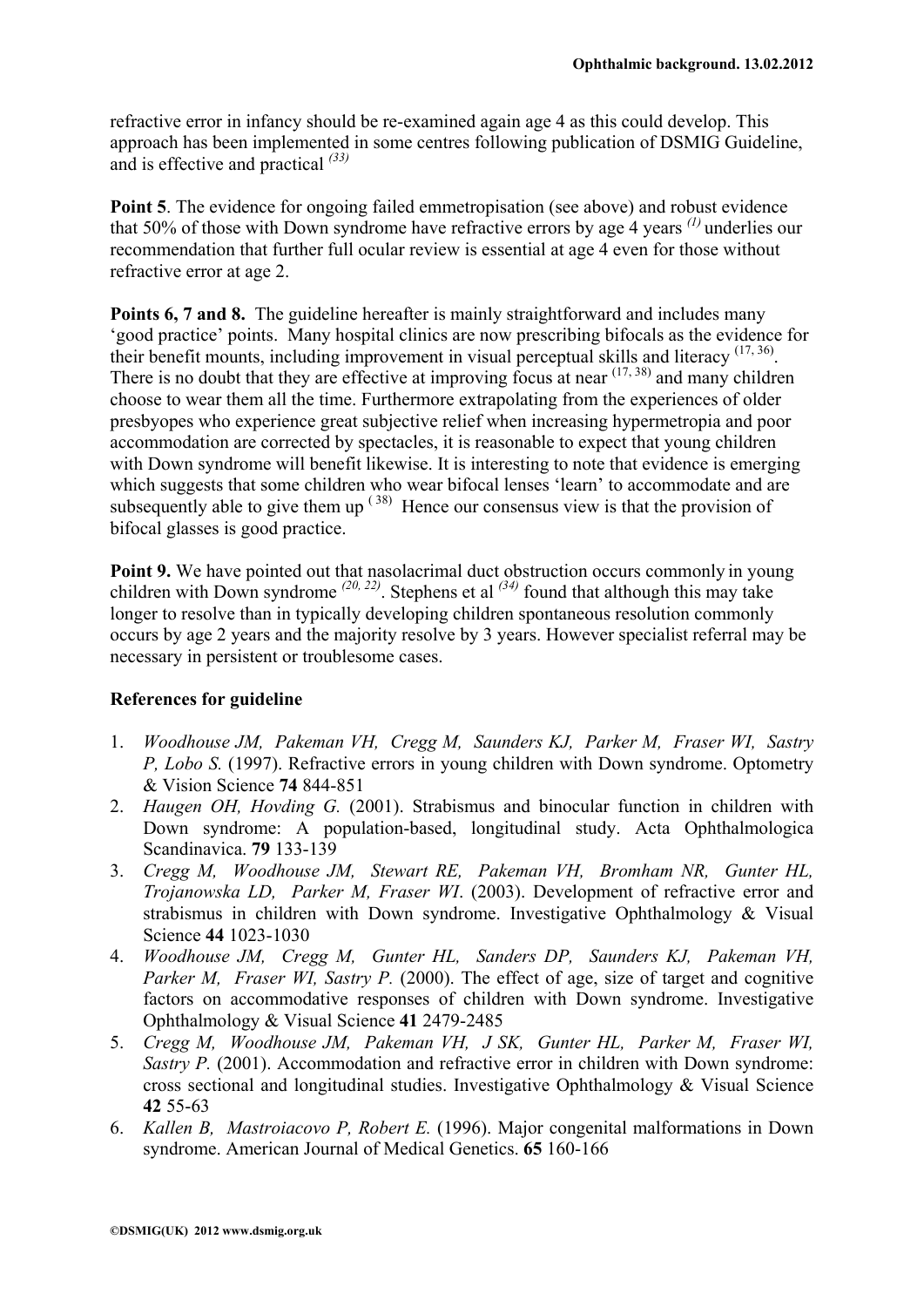- 7. *Traboulsi EI, Levine E, Mets MB, Parelhoff ES, O'Neill JF, Gaasterland DE* (1988) Infantile glaucoma in Down's syndrome (trisomy 21) American Journal of Ophthalmology **105** 389 – 394
- 8. *Pires da Cunha R, Belmiro de Castro Moreira J.* (1996). Ocular findings in Down's Syndrome. American Journal of Ophthalmology **122** 236-244
- 9. *van Schrojenstein Lantman-de Valk HMJ, Haveman MJ, Crebolder HFJM,* (1996) Comorbidity in people with Down's syndrome: a criteria based analysis. Journal of Intellectual Disability Research, **40** 385 – 399
- 10. *Rahi JS, Williams C, Bedford H, Elliman D.* (2001). Screening and surveillance for ophthalmic disorders and visual deficits in children in the United Kingdom. British Journal of Ophthalmology **85** 257-259
- 11. *Woodhouse JM*, unpublished data.
- 12. *Crofts B*, unpublished data
- 13. *Haugen OH, Hovding G, Lundstrom I.* (2001). Refractive development in children with Down's syndrome: a population based, longitudinal study. British Journal of Ophthalmology **85** 714-719
- 14. Guidelines for Children's Eye Care.(2002) Children's Eye Health Working Party, a joint working party comprising members of the Royal College of Ophthalmologists, College of Optometrists and British Orthoptics Society.
- 15. Guidance on Frequency of Eye Examinations (2001). Issued by the College of **Optometrist**
- 16. *Woodhouse JM.* Bifocal information leaflet. dsmig.org.uk/library/articles/bifocals.html
- 17. *Stewart RE, Woodhouse JM, Trojanowska LD.* (2005). In focus: the use of bifocals for children with Down's syndrome. Ophthalmic and Physiological Optic. **25** (6) 514-522
- 18. *Courage ML, Adams RJ, Reyno S, Kwa PG*. (1994). Visual acuity in infants and children with Down syndrome. Developmental Medicine & Child Neurology **36** 586-593
- 19. *John FM, Bromham NR, Woodhouse JM, Candy TR.* (2004). Spatial vision deficits in infants and children with Down syndrome. Investigative Ophthalmology & Visual Science **45** 1566-1572
- 20. *Fierson WM.*(1990).Ophthalmological aspects. In: Clinical perspectives in Down syndrome (Ed. Van Dyke D., Lang D., Heide F., Van Duyne S., Soucet M.) Springer-Verlag, New York, pp 26-54
- 21. *Oxford Eye Hospital.* Advice re lid hygiene. dsmig.org.uk/library/articles/blepharitis.html
- 22. *Berk AT, Saatci AO, Ercal MD, Tunc M, Ergin M.* (1996). Ocular findings in 55 patients with Down's syndrome. Ophthalmic genetics. **17** 15 – 19

## **Additional references for background notes:**

- 30. *Hall and Elliman.* Health for all Children. Revised, illustrated 4th edition. 2006. Published by Oxford University Press,ISBN 0198570848, 9780198570844
- 31. *Rahi JS and Dezateux C. (1999 )* National cross sectional study of detection of congenital and infantile cataract in the United Kingdom: role of screening and surveillance. BMJ **318** 362-5
- 32. *Rahi JS,Lynn R (1998)* A survey of paediatricians' practice and training in routine infant eye examinations. Arch.Dis.Child **78** 364-6
- 33. *Stephens et al* (2007) Surveillance of vision and ocular disorders in children with Down syndrome. Dev Med and Child Neurology **49**: 513-515
- 34. *Stephens et al* ( 2005) presentation at DSMIG meeting November 2005)
- 35. *Creavin and Brown (2009)* Ophthalmic Abnormalities in Children With Down Syndrome. Journal of Pediatric Ophthalmology & Strabismus **46** No. 2: 76-82
- 36. *Nandakumar K, Leat SJ .(*2010) Bifocals in children with Down syndrome (BiDS) visual acuity, accommodation and early literacy skills. Acta Ophthalmologica **88** 196-204